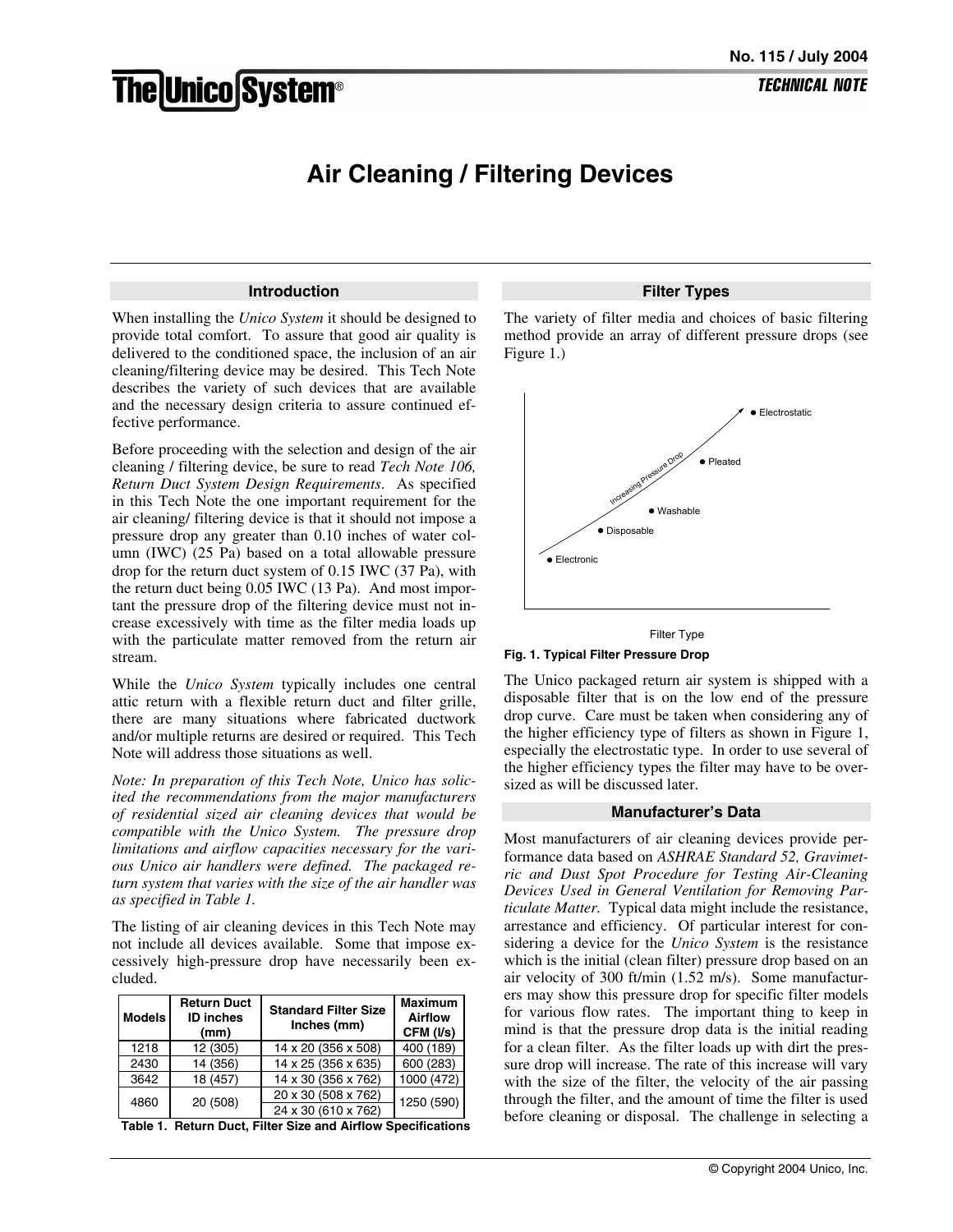compatible filter is to relate the initial resistance rating to the design limit of pressure drop for the *Unico System* of 0.10 IWC (27 Pa) for initial resistance as measured during the ASHRAE Std. 52 testing at 300 ft/min (1.52 m/s) to allow for the build-up of dirt during operation. This is only a guideline for typical residential applications; if the system were exposed to more extreme environments where there is a likelihood of more adverse dirt exposure or there is less frequent maintenance than recommended by the filter manufacturer, then a lower initial resistance would be dictated. In all cases the filter manufacturer's recommendations should take precedence.

# **Filter Selection**

To facilitate filter selection for the standard *Unico System* return air filter grille see Table 2. This table provides the acceptable resistance for five (5) different sizes of filter that fit into the Unico return air filter grille at various design airflows. Since these operate at velocities different from the test value of 300 ft/min (1.52 m/s) the acceptable resistance can be higher for the lower velocities as shown in Table 2. If a selected filter exceeds the acceptable resistance either it should not be used or in some cases a larger filter can be used. This can be done in several ways as follows:

- 1. Use the next larger filter grille such as the UPC-01- 2430 for the UPC-01-1218 or the UPC-01-3642 for the UPC-01-2430. For the UPC-01-4860 there is no larger size to go to.
- 2. Secure a larger stock filter grille and adapt it to the standard return air ducts or use fabricated return air duct system using ductboard or acoustically lined sheet metal.
- 3. Use a duct-mounted filter and fabricate a return duct system using ductboard or acoustically lined sheet metal.

| <b>Air Handler</b><br><b>Model Filter Size</b><br>inches (mm) | Design<br><b>Airflow</b><br>CFM (I/s) | <b>Velocity for</b><br><b>Std. Filter Size</b><br>fpm (m/s) | Acceptable<br><b>Resistance</b><br>IWC (Pa) |
|---------------------------------------------------------------|---------------------------------------|-------------------------------------------------------------|---------------------------------------------|
| M1218                                                         | 200 (94.4)                            | 102 (0.518)                                                 | .236 (59)                                   |
| 14 x 20                                                       | 300 (142)                             | 154 (0.782)                                                 | .156 (39)                                   |
| $(356 \times 508)$                                            | 400 (189)                             | 206 (1.05)                                                  | .117 (29)                                   |
|                                                               | 500 (236)                             | 257 (1.31)                                                  | .093(23)                                    |
|                                                               | 400 (189)                             | 165 (0.838)                                                 | .145 (36)                                   |
| M2430<br>14 x 25                                              | 500 (236)                             | 206 (1.05)                                                  | .117 (29)                                   |
| $(356 \times 635)$                                            | 600 (283)                             | 247 (1.25)                                                  | .097 (24)                                   |
|                                                               | 700 (330)                             | 288 (1.46)                                                  | .083 (21)                                   |
|                                                               | 700 (330)                             | 240 (1.22)                                                  | .100 (25)                                   |
| M3642<br>14 x 30                                              | 800 (378)                             | 274 (1.39)                                                  | .088 (22)                                   |
| $(356 \times 762)$                                            | 900 (425)                             | 309 (1.57)                                                  | .077 (19)                                   |
|                                                               | 1000 (472)                            | 343 (1.74)                                                  | .070 (18)                                   |
|                                                               | 1000 (472)                            | 240 (1.22)                                                  | .100 (25)                                   |
| M4860<br>$20 \times 30$                                       | 1100 (519)                            | 264 (1.34)                                                  | .091 (23)                                   |
| (508 x 762)                                                   | 1200 (566)                            | 288 (1.42)                                                  | .083 (21)                                   |
|                                                               | 1300 (613)                            | 312 (1.58)                                                  | .077 (19)                                   |
|                                                               | 1000 (472)                            | 200 (1.02)                                                  | .120 (30)                                   |
| M4860<br>24 x 30                                              | 1100 (519)                            | 220 (1.12)                                                  | .109 (27)                                   |
| (610 x 762)                                                   | 1200 (566)                            | 240 (1.22)                                                  | .100(25)                                    |
|                                                               | 1300 (613)                            | 360 (1.32)                                                  | .092 (23)                                   |

| Table 2. Acceptable Resistance for Unico Air Handlers Using |  |
|-------------------------------------------------------------|--|
| Unico Air Filter Grille                                     |  |

Table 3 provides the necessary filter area (square inches or square cm) for various filter initial resistance ratings. After you have selected your filter, use the initial resistance of the filter to find the required filter area for the airflow of your system in Table 3. The shaded figures are those exceeding the standard filter grille sizes.

## **Electronic Air Cleaners**

These are available as ceiling filter grille type or duct mounted type. Where the central single return is being used the Unico filter grille can be replaced with ceiling mounted type Electronic Air Cleaners (e.g. Honeywell F52C and Trion TM2 2000). A return air filter box with connections for the standard flexible return duct must be fabricated to mount the filter grille into. For a multiple

| Air Handler Model            | Design     | Filter Resistance Rating per ASHRAE Std. 52, IWC (Pa) @300 ft/min (1.52 m/s) |            |                                                                 |            |            |            |            |
|------------------------------|------------|------------------------------------------------------------------------------|------------|-----------------------------------------------------------------|------------|------------|------------|------------|
| <b>Filter Size</b>           | Airfiow    | 0.05(12)                                                                     | 0.07(17)   | 0.08(20)                                                        | 0.1(25)    | 0.12(30)   | 0.15(37)   | 0.2(50)    |
| inches (mm)                  | CFM (I/s)  |                                                                              |            | Required Filter Area, square inches (square cms) for Resistance |            |            |            |            |
|                              | 200 (94.4) | 76 (490)                                                                     | 90(581)    | 96 (619)                                                        | 108 (697)  | 118 (761)  | 132 (852)  | 152 (981)  |
| M1218                        | 300 (142)  | 114 (735)                                                                    | 135 (871)  | 144 (929)                                                       | 161 (1039) | 176 (1135) | 197 (1271) | 227 (1465) |
| 14 x 20 (356 x 508)          | 400 (189)  | 152 (981)                                                                    | 179 (1155) | 192 (1239)                                                      | 215 (1387) | 235 (1516) | 263 (1697) | 303 (1955) |
|                              | 500 (236)  | 190 (1226)                                                                   | 224 (1445) | 240 (1548)                                                      | 269 (1735) | 294 (1897) | 329 (2123) | 379 (2445) |
|                              | 400 (189)  | 152 (981)                                                                    | 179 (1155) | 192 (1239)                                                      | 215 (1387) | 235 (1516) | 263 (1697) | 303 (1955) |
| M2430                        | 500 (236)  | 190 (1226)                                                                   | 224 (1445) | 240 (1548)                                                      | 269 (1735) | 294 (1897) | 329 (2123) | 379 (2445) |
| 14 x 25 (356 x 635)          | 600 (283)  | 228 (1471)                                                                   | 269 (1735) | 288 (1858)                                                      | 322 (2077) | 353 (2277) | 395 (2548) | 455 (2935) |
|                              | 700 (330)  | 266 (1716)                                                                   | 314 (2026) | 336 (2168)                                                      | 376 (2426) | 411 (2652) | 460 (2968) | 531 (3426) |
|                              | 700 (330)  | 266 (1716)                                                                   | 314 (2026) | 336 (2168)                                                      | 376 (2426) | 411 (2652) | 460 (2968) | 531 (3426) |
| M3642                        | 800 (378)  | 304 (1961)                                                                   | 359 (2316) | 384 (2477)                                                      | 430 (2774) | 470 (3032) | 526 (3394) | 606 (3910) |
| 14 x 30 (356 x 762)          | 900 (425)  | 342 (2206)                                                                   | 404 (2606) | 432 (2787)                                                      | 484 (3123) | 529 (3413) | 592 (3819) | 682 (4400) |
|                              | 1000 (472) | 380 (2452)                                                                   | 449 (2897) | 480 (3097)                                                      | 537 (3465) | 588 (3794) | 658 (4245) | 758 (4890) |
| M4860<br>20 x 30 (508 x 762) | 1000 (472) | 380 (2452)                                                                   | 449 (2897) | 480 (3097)                                                      | 537 (3465) | 588 (3794) | 658 (4245) | 758 (4890) |
|                              | 1100 (519) | 418 (2697)                                                                   | 494 (3185) | 528 (3406)                                                      | 591 (3813) | 647 (4171) | 724 (4668) | 834 (5378) |
| 24 x 30 (610 x 762)          | 1200 (566) | 456 (2942)                                                                   | 538 (3474) | 576 (3716)                                                      | 645 (4159) | 705 (4550) | 789 (5092) | 909 (5867) |
|                              | 1300 (613) | 494 (3187)                                                                   | 583 (3764) | 624 (4026)                                                      | 698 (4505) | 764 (4930) | 855 (5517) | 985 (6356) |

**Table 3. Filter Area for Various Filter Initial Resistance Ratings per ASHRAE Standard 52**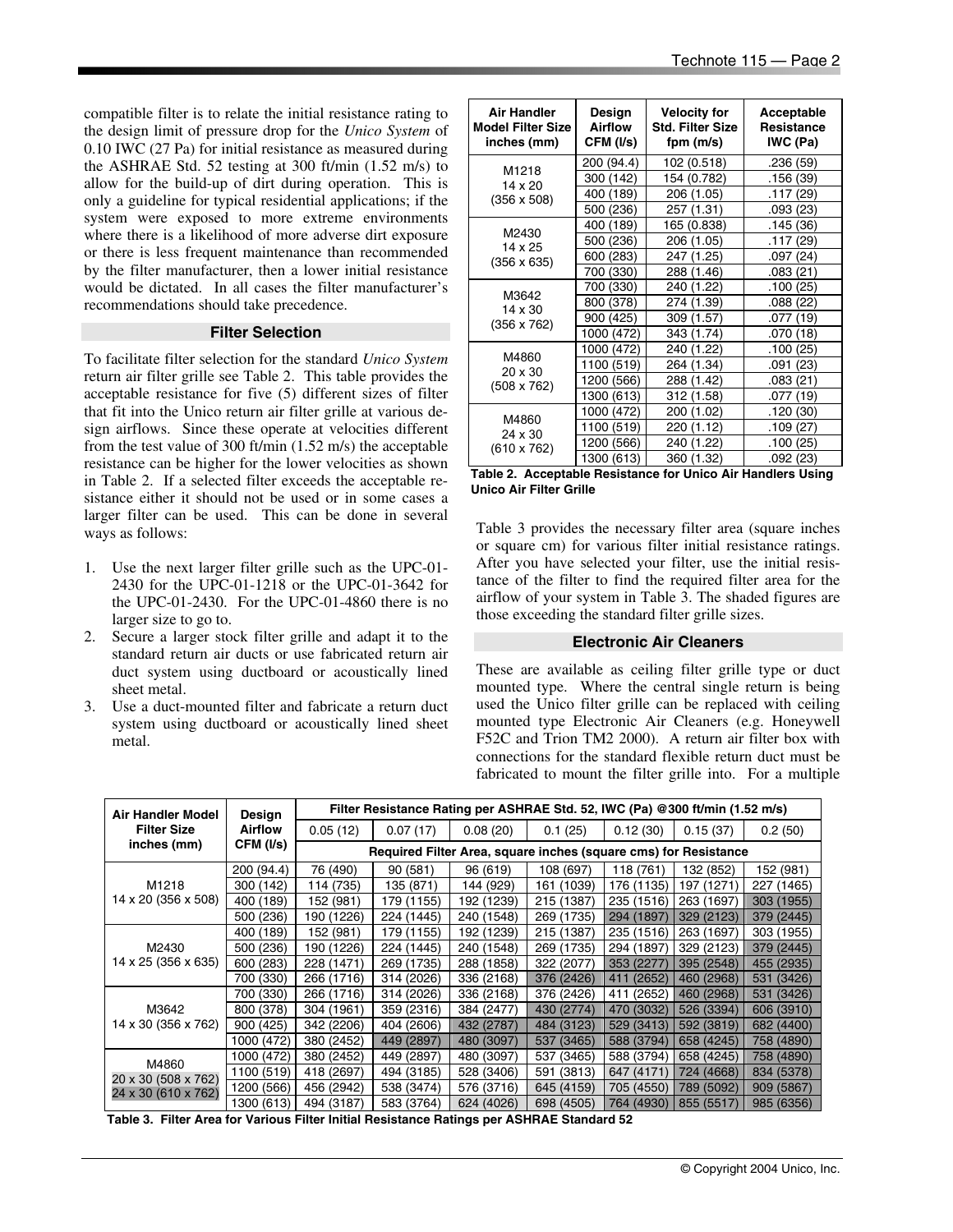return system use one duct mounted Electronic Air Cleaner (EAC) near the air handler if possible.

See Table 5 for listing of Electronic Air Cleaners and the pressure drop ratings. Be sure to include the pre-filter and any after filter's (such as carbon media for odor removal) pressure drop. When selecting an EAC for an application, be sure to note the minimum CFM rating that the manufacturer has given for each model. DO NOT SELECT a larger size that has a minimum CFM rating that is greater than the design CFM of the *Unico System*. The manufacturers have cautioned that operating an EAC at this lower CFM can lead to ozone problems and in some cases the airflow switch (where applicable) will not be activated because of insufficient airflow.

#### **Disposable Filters**

These are the standard filters supplied with Unico filter grilles. These are less efficient filters and the homeowner should replace them frequently depending on system usage. They are more frequently referred to as disposable panel filters. Media typically is fiberglass that can vary in density and thickness (e.g. ½-inch, 1-inch or 2-inch). The thicker and denser filters provide higher arrestance and are more efficient but impose greater pressure drop. The currently available standard panel filters are likely to range from 20-50% arrestance with resistance of .04 to .07 IWC (10 to 18 Pa) and should have acceptable pressure drop for all air handlers at any airflow (see Table 2).

Higher efficiency disposable panel filters are available form many manufacturers. When considering these filters, be sure to check Table 2 to see that the resistance is at or below the acceptable level. When resistance values are higher than acceptable, use Table 3 to determine the increase in size that would create an acceptable resistance

| <b>Manufacturer</b>                                                                                                              | <b>Disposable</b> | Washable | <b>Pleated Extended</b><br><b>Surface</b> |
|----------------------------------------------------------------------------------------------------------------------------------|-------------------|----------|-------------------------------------------|
| <b>AAF</b> International<br>P.O.Box 35690<br>Louisville, KY 40232<br>(888) 223-2003                                              | x                 |          | x                                         |
| Air Kontrol, Inc.<br>P.O.Box 597<br>Batesville, MS 38606<br>(800)647-6192                                                        | х                 | X        | x                                         |
| <b>Air Guard Industries</b><br>P.O.Box 32578<br>Louisville, KY 40232<br>(502)969-2304                                            | x                 | x        | x                                         |
| Glasfloss Industries<br>P.O.Box 150469<br>Dallas, TX 75315                                                                       | x                 |          | x                                         |
| Precisionaire, Inc.<br>2399-26th Ave. North<br>St.Petersburg, FL 33713<br>(800)347-2220                                          | x                 | x        | x                                         |
| <b>Purolator Products</b><br>Air Filtration Co.<br>PO Box 1637<br>Hen-<br>derson, NC 27536<br>(800)356-2397                      | x                 | x        | x                                         |
| <b>Research Products Corp</b><br>PO Box 1467<br>Madison, WI<br>(800)334-6011<br>Table 4. Manufacturers of Panel Filters by Types |                   | X        |                                           |

rating (based on *ASHRAE Standard 52)*. To illustrate the use of Tables 2 and 3 look at the data for higher efficiency disposable panel filters from AAF International in Table 6.

#### **Washable Filters**

Typically these filters have aluminum mesh or steel media and are marginally acceptable. The resistance may vary from .04 to over .10 IWC (10 to over 25 Pa) with arrestance in the range of 54-75%. Use Table 2 to screen for acceptable models based on resistance and use Table 3 to determine larger filter area necessary when applicable. One major concern in using these filters is getting the homeowner to wash them frequently enough.

# **Pleated Higher Efficiency Filters**

These filters have an extended surface area through a series of pleats. As the number of pleats increases for each foot of face area the efficiency will increase but so will the pressure drop. These are available from several manufacturers and as with the previous filter categories they should be screened using Table 2 to find ones that have acceptable resistance for the 1-inch thick panel type models to fit into the standard filter grille. Then use Table 3 to determine what larger area is needed when resistance is greater than the acceptable limit.

However, the pleated design is also available in thicker (e.g. 4-inch) models that are typically duct mounted, although two manufacturers (Research Products and Trion) have Grill Mount models. See Table 6. All the manufacturers show a minimum airflow rating of 600 CFM for these filters. While they do not indicate the filters will not operate below this CFM, because of the larger size of the filters lower airflow would not give effective filtration and would not be cost effective.

#### **Electrostatic Filters**

These filters are made with varying layers of media. The higher the efficiency the greater the pressure drop. Very few are available that will permit using the standard size filter grille. See Table 7 for a listing of the models having lower resistance. This table shows some models that have higher resistance than is acceptable per Table 2 that would necessitate larger filters (see Table 3).

# **Other Air Purifying Devices**

In addition to the air filtering devices discussed in the prior sections, there are available in the marketplace other air Purifying devices that are integrated into the air distribution system, typically in the return air ducts. See Table 8.

It is recommended that if you are interested in these products that you contact the manufacturer for more complete specifications, limitations and installation detail.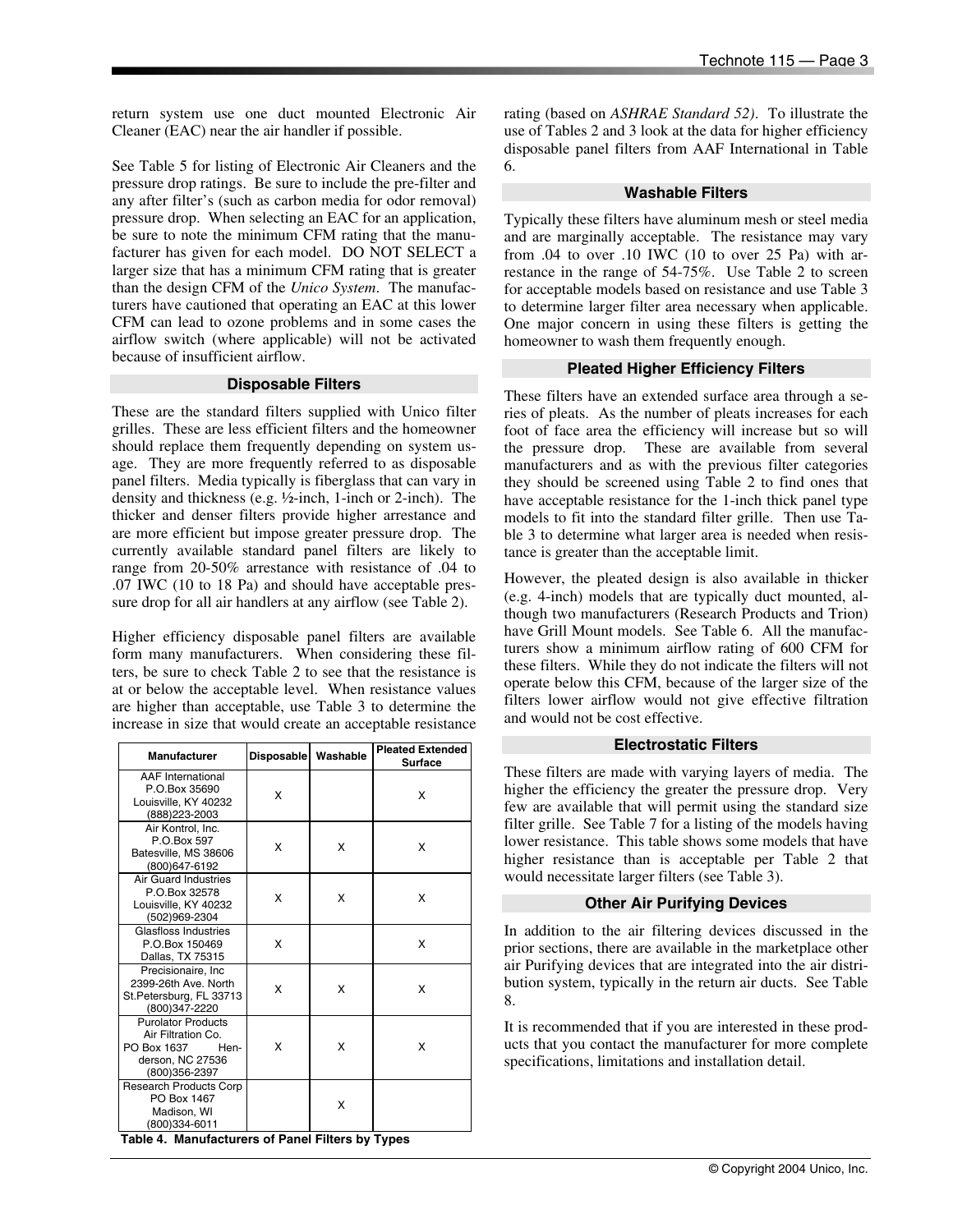| <b>Manufacturer</b>                             | <b>Model</b><br><b>Type</b> | Model No.                                                                                                    | <b>Duct Opening inches</b><br>(mm)                                                | <b>Pressure Drop</b><br>IWC (Pa)        | <b>Airflow</b><br>CFM (I/s) | <b>Matches to</b><br><b>Unico Models</b> | Min. Airflow<br>CFM (I/s) |
|-------------------------------------------------|-----------------------------|--------------------------------------------------------------------------------------------------------------|-----------------------------------------------------------------------------------|-----------------------------------------|-----------------------------|------------------------------------------|---------------------------|
|                                                 | Return                      | 20 x 12.5-1 cell                                                                                             | 26(660) x 12.88(327)                                                              | 0.08(20)                                | 400 (189)                   | M1218,                                   | 400 (189)                 |
|                                                 | Grill                       |                                                                                                              |                                                                                   | 0.125(31)                               | 600 (283)                   | M2430                                    |                           |
|                                                 | F52F                        | 20 x 25-2 cell                                                                                               | 29.06(738) x 22(559)                                                              | 0.08(20)                                | 800 (378)                   | M3642                                    | 800 (378)                 |
|                                                 |                             |                                                                                                              |                                                                                   | 0.10(25)                                | 1000 (472)                  |                                          |                           |
| Honeywell                                       |                             | 16 x 20-2 cell                                                                                               | 14.44(367) x 18.25(457)                                                           | 0.07(17)                                | 600 (283)                   | M2430                                    | 500 (236)                 |
| 1985 Douglas Dr. N                              |                             | 16 x 25-2 cell                                                                                               | 14.44(367) x 23.25(591)                                                           | 0.04(10)                                | 600 (283)                   | M2430,                                   | 500 (236)                 |
| Golden Valley, MN                               |                             |                                                                                                              |                                                                                   | 0.08(20)                                | 1000 (472)                  | M3642                                    |                           |
| 55422                                           | Duct                        | 20 x 20.5-1 cell                                                                                             | 18.44(468) x 10.88(276)                                                           | 0.04(10)                                | 400 (189)                   | M1218,                                   | 400 (189)                 |
| (800)328-5111                                   | Mounted                     |                                                                                                              |                                                                                   | 0.08(20)                                | 600 (283)                   | M2430                                    |                           |
|                                                 | <b>F50F</b>                 | 20 x 20-2 cell                                                                                               | 18.44(468) x 18.25(457)                                                           | 0.04(10)                                | 600 (283)                   | M2430,                                   | 500 (236)                 |
|                                                 |                             |                                                                                                              |                                                                                   | 0.08(20)                                | 1000 (472)                  | M3642                                    |                           |
|                                                 |                             | 20 x 25-2 cell                                                                                               | 18.44(468) x 23.25(591)                                                           | 0.06(15)                                | 1000 (472)                  | M3642                                    | 800 (378)                 |
|                                                 |                             |                                                                                                              |                                                                                   | All Models have built-in airflow switch |                             |                                          |                           |
|                                                 |                             |                                                                                                              |                                                                                   | 0.026(6)                                | 400 (189)                   | M1218,                                   |                           |
|                                                 | Grille                      | TGM2-1000-1 cell                                                                                             | 11.13(282) x 20(508)                                                              | 0.05(12)                                | 600 (283)                   | M2430.                                   | 400 (189)                 |
|                                                 | Mount                       |                                                                                                              |                                                                                   | 0.13(32)                                | 1000 (472) **               | M3642                                    |                           |
|                                                 |                             | TGM2-2000-2 cell                                                                                             | 27(686) x 20(508)                                                                 | 0.03(7)                                 | 1000 (472)                  | M3642.                                   | 1000 (472) *              |
|                                                 |                             |                                                                                                              |                                                                                   | 0.11(27)                                | 2000 (944) **               | M4860                                    |                           |
|                                                 |                             | SE/HE 1400-2 cell                                                                                            | 22.5(572) x 14(356)                                                               | 0.02(5)                                 | 600 (283)                   | M2430,                                   |                           |
| Trion, Inc.                                     |                             |                                                                                                              |                                                                                   | 0.06(15)                                | 1000 (472)                  | M3642.<br>M4860                          | 600 (283)                 |
| PO Box 760                                      |                             |                                                                                                              |                                                                                   | 0.11(27)                                | 1400 (661) **               |                                          |                           |
| 101 McNeill Rd                                  |                             | IAQ 1400, 16 x 25<br>22.5(572) x 13.88(352)<br>2 cell<br>IAQ 1400, 20 x 20<br>19(483) x 17.88(454)<br>2 cell |                                                                                   | 0.02(5)                                 | 600 (283)                   | M2430.                                   |                           |
| Sanford, NC 27331                               |                             |                                                                                                              |                                                                                   | 0.07(17)                                | 1000 (472)                  | M3642,<br>M4860                          | 600 (283)                 |
| (800) 227-3917                                  | Duct                        |                                                                                                              |                                                                                   | 0.10(25)                                | 1400 (661) **               |                                          |                           |
|                                                 | Mount                       |                                                                                                              | 0.016(4)                                                                          | 600 (283)                               | M2430,                      |                                          |                           |
|                                                 |                             |                                                                                                              |                                                                                   | 0.034(8)                                | 1000 (472)                  | M3642,<br>M4860                          | 600 (283)                 |
|                                                 |                             |                                                                                                              |                                                                                   | 0.07(17)                                | 1400 (661) **               |                                          |                           |
|                                                 |                             | Trim TX-2 cell                                                                                               | 22.5(572) x 13.88(352)                                                            | 0.022(5)<br>0.05(12)                    | 600 (283)<br>1000 (472)     | M1218,<br>M3642.                         | 400 (189)                 |
|                                                 |                             |                                                                                                              |                                                                                   | 0.07(17)                                | 1200 (566) **               | M4860                                    |                           |
|                                                 |                             |                                                                                                              | Note: Only the SE Models have built-in Airflow Sensor, optional for all others    |                                         |                             |                                          |                           |
|                                                 |                             |                                                                                                              |                                                                                   | 0.03(7)                                 | 600 (283)                   | M2430.                                   |                           |
|                                                 |                             | <b>SST 10</b>                                                                                                | 13.56(344) x 18.88(473)                                                           | 0.07(17)                                | 1000 (472)                  | M3642,                                   | 600 (283)                 |
|                                                 |                             |                                                                                                              |                                                                                   | 0.08(20)                                | 1200 (566) **               | M4860                                    |                           |
| Electro-Air Div.<br><b>White Rodgers</b>        | All Mod-                    |                                                                                                              |                                                                                   | 0.04(10)                                | 1000 (472)                  | M3642.                                   |                           |
| 9797 Reavis Rd.                                 | els Duct                    | <b>SST 14</b>                                                                                                | 13.56(344) x 23.63(600)                                                           | 0.08(20)                                | 1600 (755) **               | M4860                                    | 1000 (472) *              |
| St. Louis, MO                                   | Mount &                     | <b>SST 16</b>                                                                                                |                                                                                   | 0.03(7)                                 | 1000 (472)                  | M3642,                                   |                           |
| 63123 (314) 577-                                | 2 cell                      |                                                                                                              | 17.75(451) x 18.63(473)                                                           | 0.12(30)                                | 2000 (944)                  | M4860                                    | 1000 (472) *              |
| 1300                                            |                             | UST 20 x 20                                                                                                  |                                                                                   | 0.04(10)                                | 1000 (472)                  | M3642,                                   |                           |
|                                                 |                             |                                                                                                              | 17.75(451) x 18.63(473)                                                           | 0.12(30)                                | 2000 (944) **               | M4860                                    | 1000 (472) *              |
|                                                 |                             |                                                                                                              | Note: SST Models have built-in Airflow Monitor, for UST Models it is an accessory |                                         |                             |                                          |                           |
|                                                 |                             |                                                                                                              |                                                                                   | 0.03(7)                                 | 600 (283)                   | M1218,                                   |                           |
| LakeAir Int'l, Inc<br>PO Box 4150<br>Rapids Dr. | All Mod-<br>els Duct        | LAD-1814                                                                                                     | 16.5(419) x 20.5(521)                                                             | 0.07(17)                                | 1000 (472)                  | M2430,<br>M3642                          | 400 (189)                 |
| Racine, WI 54404                                | Mount &                     | LAD-2214                                                                                                     | 16.5(419) x 24.5(622)                                                             | 0.07(17)                                | 1000 (472)                  | M3642,                                   | 800 (378)                 |
| (800)558-9436                                   | 1 cell                      |                                                                                                              |                                                                                   | 0.10(25)                                | 1400 (661)                  | M4860                                    |                           |
|                                                 |                             | Note: Models with suffix are airflow switch equipped                                                         |                                                                                   |                                         |                             |                                          |                           |

\* Operate only at this airflow or higher

\*\* Manufacturer's Rating Data which is given for max airflow rating, other pressure drop data is projected form it

**Table 5. Electronic Air Cleaners (EAC) to match to the** *Unico System*